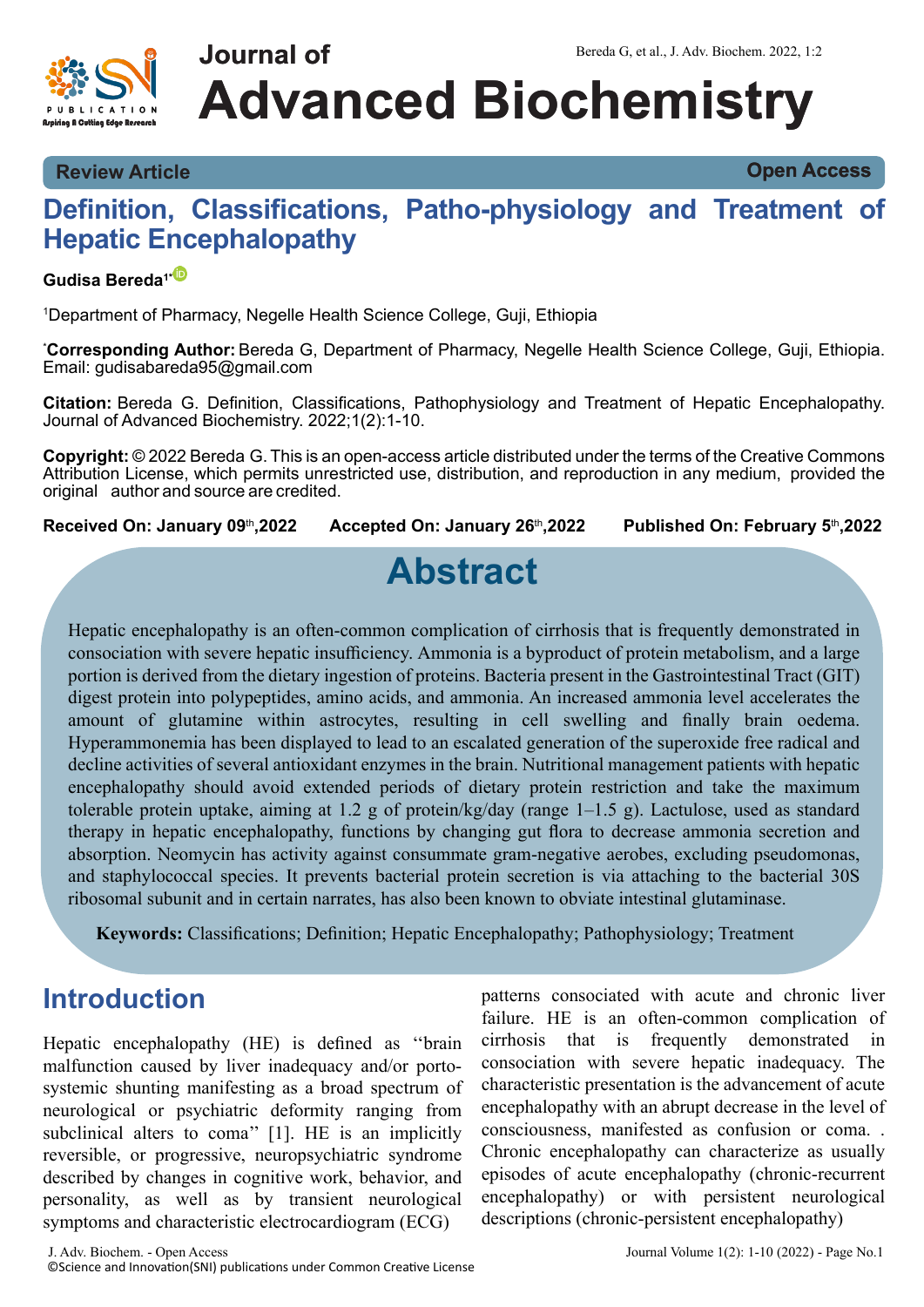

#### **Review Article Open Access**

[2-4]. Currently, an expert group on HE described a new classification for patients with the type of hepatic alteration that causes the condition, with three different types of encephalopathy being thought-out: Type A: acute liver failure; Type B: portal-systemic bypass without the innate hepato-cellular disease (the further frequent); Type C: cirrhosis and portal hypertension with portal- systemic shunts [5]. Hepatic encephalopathy (HE) remains a considerable clinical problem in patients with cirrhosis and is the feature that delineates the prognosis of patients with acute liver injury. In Acute Liver Failure (ALF) fast degeneration in consciousness level and increased intracranial pressure perhaps sequence in brain herniation and death. The manifestations of HE in cirrhosis seriously

influence the quality of life (QOL) of patients and injury daily working in both the physical and psychological domains. When hepatic encephalopathy is solemn in cirrhosis, patients perhaps advance diversifying levels of confusion and coma [6].

## **Classification of Hepatic Encephalopathy**

The West Haven Criteria classifies hepatic encephalopathy into four stages depending only on clinical criteria, and is frequently used arbitrarily and subjectively by clinicians in ordinary practice rather than considered all manifestations in a specific stage [7].

| Grade | <b>Clinical features</b>                                                                                                                                                                                      |
|-------|---------------------------------------------------------------------------------------------------------------------------------------------------------------------------------------------------------------|
| 0     | Lack of detectable changes in personality or behavior, asterixis absent.                                                                                                                                      |
|       | A trivial dearth of awareness, euphoria or depression, shortened attention,<br>hypersomnia, insomnia, or inversion of sleep pattern, asterixis can be<br>detected, span impairment of addition or subtraction |
| п     | Lethargy or apathy, slurred speech, obvious asterixis, personality change,<br>disorientation for time, inappropriate behavior                                                                                 |
| Ш     | Somnolence to semi-stupor, bizarre behavior, confusion, gross<br>disorientation, asterixis generally absent.                                                                                                  |
|       | Coma                                                                                                                                                                                                          |

Table 1: West Haven criteria for grading severity of hepatic encephalopathy.

## **Pathophysiological Mechanisms of Hepatic Encephalopathy**

Hepatic encephalopathy happens owing to combination of distinct pathophysiological mechanisms such as inflammation [8], oxidative stress [9], impaired BBB permeability, neurotoxins, impaired energy metabolism of the brain [10] and more. Ammonia is a byproduct of protein metabolism, and a large portion is derived from the dietary ingestion of proteins. Bacteria present in the GIT digest protein into polypeptides, amino acids, and ammonia. These substances are then absorbed across the intestinal mucosa, where they are further metabolized, stored for later use, or used for the generation of new proteins. Ammonia is readily metabolized in the liver to urea, which is then renally eliminated. When blood flow

and hepatic metabolism are injured by cirrhosis, serum and central nervous system (CNS) concentrations of ammonia are increased. The ammonia that enters the CNS combines with  $\alpha$ -ketoglutarate to form glutamine. An increased ammonia level accelerates the amount of glutamine within astrocytes, resulting in cell swelling and finally brain edema [11]. Bile acids: The availability of more concentrations of bile acids was currently known to be available in the Cerebrospinal fluid (CSF) of cirrhotic patients with HE. Recently abnormal bile acid signalling has been indicated in the advancement of key features of HE due to ALF involving neuronal dysfunction, neuro-inflammation, and brain blood barriers permeability [12]. **Brain oedema and energy metabolism in ALF**: The lack of energy metabolism consociated with brain oedema has been fully characterized. This energy malfunction is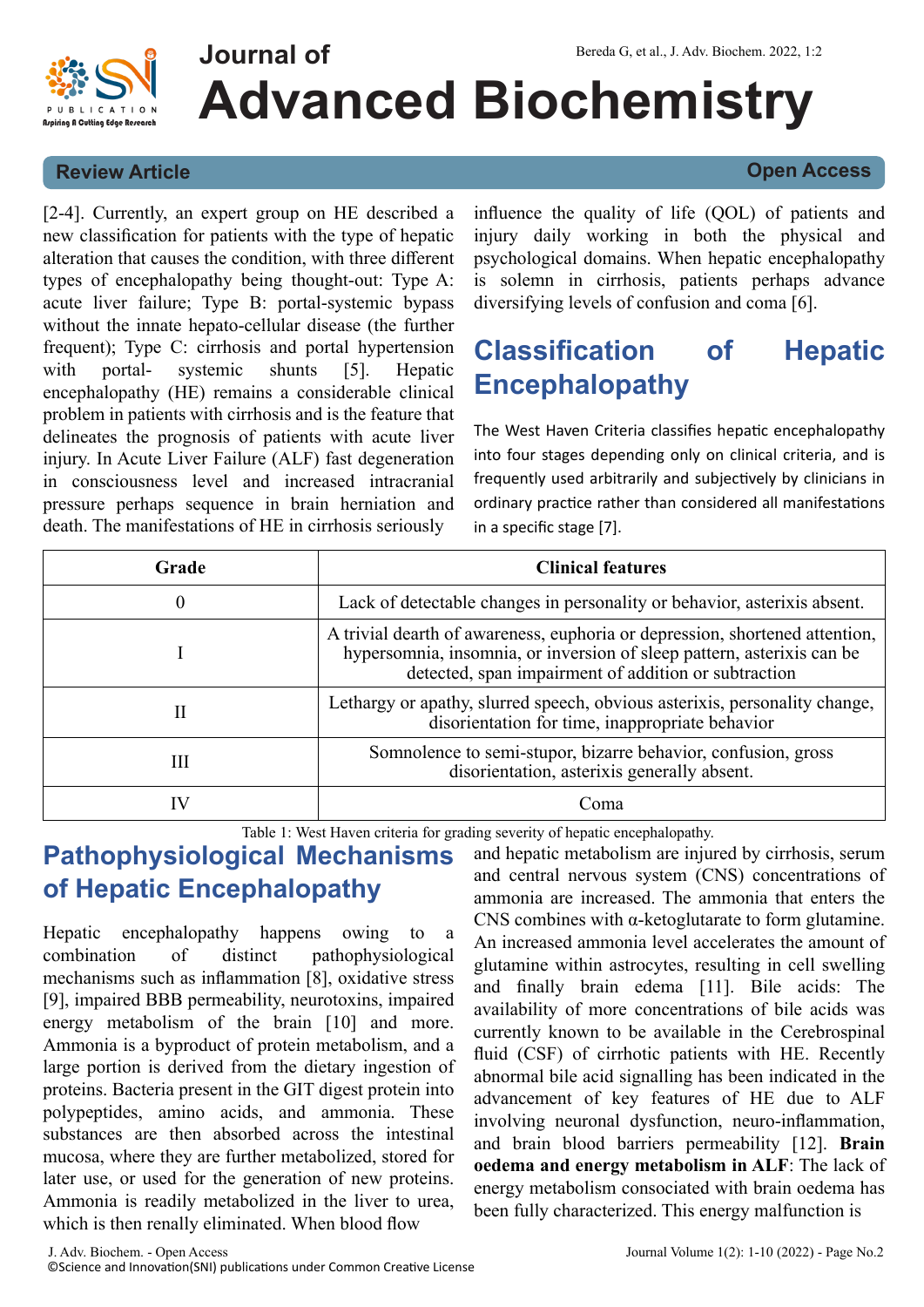

#### **Review Article Open Access**

acid cycle enzyme, a-ketoglutarate dehydrogenase lactulose and protein-restricted diets [19]. Treatment activity, restrained anaplerotic flux and capacity of goals of hepatic encephalopathy are: 1) provision of astrocytes to detoxify ammonium by glutamine supportive care: Adequate supportive care is critical synthesis increased lactate synthesis as well as during all stages of hepatic encephalopathy and perhaps mitochondrial permeability transition initiated by enclose distinctive professionals in the provision of oxidative/nitrative stress [13, 14]. **accumulation:** Manganese deposits described as a cofactor in the advancement of hepatic and eliminate a precipitating factor or factors should be encephalopathy. The observation that the reduction in instantaneously instituted; 3) reduction of nitrogenous brightness of the basal ganglia observed on magnetic load from the gut measures to decrease the nitrogenous resonance imaging rapidly ameliorates after liver load from the gut should be implemented; 4) transplantation is perhaps supportive of the manganese assessment of the requires for long term treatment of deposition hypothesis [15]. **Neurotransmission** patients with cirrhosis are at pitfall of advancing fresh **alterations:** Another pathogenic mechanism in hepatic episodes of encephalopathy. At discharge, 3 factors encephalopathy consociated with energy disturbances necessitated to be considered: 1) control of potential are the alteration in neurotransmission systems, such as chelating factors; 2) higher likelihood of recurrent the glutamatergic and GABA-ergic sequencing in neuronal disinhibition [16]. Glutamine liver transplantation [17]. synthesis happens within astrocytes and causes brain swelling. The level of brain swelling was displayed to Nutritional compare with neuropsychological function and encephalopathy should avoid extended periods of normalized after liver transplantation [17]. Inflammation: It is significant to highlight that brain tolerable protein uptake, aiming at 1.2 g of protein/ cell detriment is not solely an effect of the advancement of hepatic encephalopathy but also a contributing factor. Under these situations, it has been known that astroglia releases TNF-a, pursued by a release of glutamate while also initiating microglia [18]. Nitric oxide that the free radical nitric oxide was implicated in the hyperdynamic circulation consociated with cirrhosis. Increased neuronal nitric oxide protein and mRNA were subsequently narrated in the brains of rats following portocaval anastomosis. Increased nitric oxide generation in the brain could be accountable for oxidative stress as well as the alterations of cerebral perfusion narrated in both humans and experimental animals with chronic liver failure. Hyperammonemia has been displayed to lead to increase the secretion of the superoxide free radical and decrease activities of meager tolerance to the diet proteins. several antioxidant enzymes in the brain [17].

## **Treatment of HE**

Recent therapies for HE is depending upon ammonia lowering strategies. The pivotal of recent therapy of

considered to be owing to a compromised tricarboxylic hepatic encephalopathy are non-absorbable antibiotics, Manganese patient care; 2) identification and takeoff of have been precipitating factors: A vigorous search to distinguish systems, encephalopathy; 3) assessment of the necessitated for

> management patients with hepatic dietary protein restriction and take the maximum kg/day (range 1–1.5 g) [19]. A free protein diet enhances the  $NH<sub>3</sub>$  concentration because of the diminished activity of the enzymes in the urea cycle. The protein diets cause a diminished urea generation. In chronic HE, protein restriction can have negative consequences on the patient, because the nutritional status is a parameter that ameliorates the prognosis of cirrhosis importantly. Also, ameliorate in nutritional status may be consociated with better control of HE. Elevate in muscle mass can facilitate the ammoniac metabolism by its conversion into glutamine. It is thought-out that a high protein diet is necessary (1.2 g/kg/day) to reach a stable nitrogen balance. Nutritional supplements rich in branch amino acids can be helpful in certain patients with chronic encephalopathy with

> **Vitamins and Nutrients:** Cirrhosis also influences to scarceness of lipid-soluble vitamins, minerals, and micronutrients. For instance, Zinc is a cofactor in the urea cycle and also resulted in vesicles of highly glutamatergic presynaptic terminals thereby having a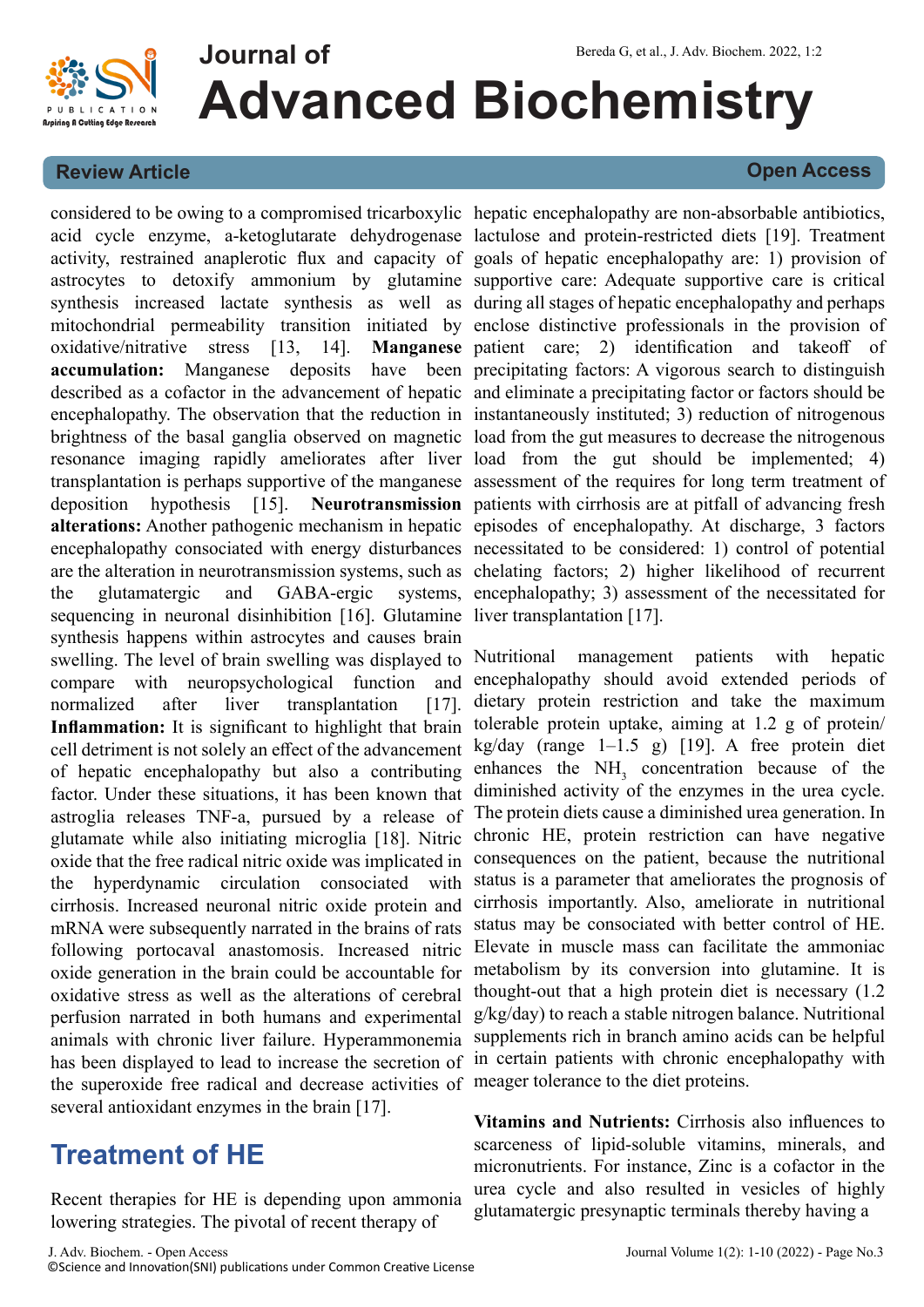

#### **Review Article Open Access**

function in neurotransmission [20].

**Glycaemic Control:** Disturbed glycaemic and lipid control is ubiquitous in progressive liver disease and solely worsened by the stress reaction in hypercritically not well patients. Thereupon, once feeding has started, tight glycaemic control using insulin perhaps necessary to minimize oxidative stress (which triggers insulin resistance), limit mitochondrial liver injury, and ameliorate endothelial initiation (e.g., NO secretion), which will ameliorate blood flow, limits tissue damage, and ameliorate consequence [20].

**Branched-chain amino acids:** Branch amino acid supplements have certain anti-catabolic outcomes, perhaps because of their energetic outcomes in the muscle, with this mechanism capable to minimize the degree of ammonium. Malnutrition can lead a paradoxical increase in ammonia and decreased survival by influencing protein turnover, elevating susceptibility to infections, rupturing immuno competence and initiating malabsorption. It is believed that maintaining muscle mass in patients is significant, since it has the capability to takeoff ammonia from circulation, while patients administered with enough protein demonstrated a beneficial outcome in the treatment of hyperammonemia and HE. Administration of BCAAs is believed to support to ameliorate nutrition and perhaps effective in HE management. However, BCAA has paradoxically been seen to escalate blood ammonia levels [19, 21, 22].

**Purgatives (Nonabsorbable disaccharides in the decrement of intestinal ammonia production and absorption):** There are 2 forms: lactulose (βgalactosidase-fructose) and lactitol (β-galactosidasesorbitol). Its mechanism is dependent on a diminution in the plasma concentration of  $NH<sub>3</sub>$ , an indispensable factor in the advancement of encephalopathy. The exact mode of action by lactulose is considered to be the transformation to lactic acid and acetic acid resulting in acidification of the gut lumen. This favors transformation of  $NH_3$  to ammonium (NH<sub>4</sub><sup>+</sup>), which is comparatively membrane-impermeable; thereupon, less  $NH<sub>3</sub>$  is absorbed by the colon. Gut acidification obviates ammonia genic coliform bacteria, influencing

to increased levels of non-ammonia genic lactobacilli. Nonabsorbable disaccharides also function as a cathartic, clearing the gut of ammonia before it can be absorbed [23, 24]. Lactulose, used as standard treatment in hepatic encephalopathy, functions by changing gut flora to reduce  $NH<sub>3</sub>$  secretion and absorption. Among the many actions of lactulose an indispensable one is its function as a "prebiotic", antecedent escalated growth of endogenous bacteria that are implicitly beneficial to the host like Lactobacilli, thereby indirectly decreasing the strength of implicitly greater harmful urease secreting bacteria [25, 26]. Lactulose, an unabsorbed disaccharide (1:4, galactosidase-fructose) has been extensively used in the treatment of hepatic encephalopathy. `' Lactulose, however, is excessively sweet and consequently is unacceptable to certain patients. Lactitol (bgalactosidase-sorbitol), a disaccharide analogue of lactulose has currently been explained. This sugar is largely water soluble, less sweet than lactulose and is not absorbed in the human small intestine. It has seemed to us thereupon that lactitol might have a potential as an optional therapeutic agent to lactulose in the treatment of HE. The combination of neomycin and lactulose is still used in the treatment of HE despite the theoretical possibility that neomycin perhaps obviate the bacterial metabolism of lactulose [23, 27].

**Modulation of gut microbiota ameliorates hepatic encephalopathy**: Now that gut microbiota is implicated in the advancement of hepatic encephalopathy, their modulation by various agents provides an opportunity to treat covert and overt hepatic encephalopathy. Successful modulation of gut microbiota influencing to improvement in hepatic encephalopathy strengthens the belief that derangement in microbiota is certainly an indispensable factor in advancement of hepatic encephalopathy.

**Prebiotics, probiotics and symbiotic:** Prebiotics, probiotics and symbiotic modulate gut microbiota and perhaps exhibit efficacy in malignant haemangioendothelioma (MHE) and hepatic encephalopathy by various mechanisms involving decreased in counts of pathogenic bacteria, decreased bacterial urease activity and minimized ammonia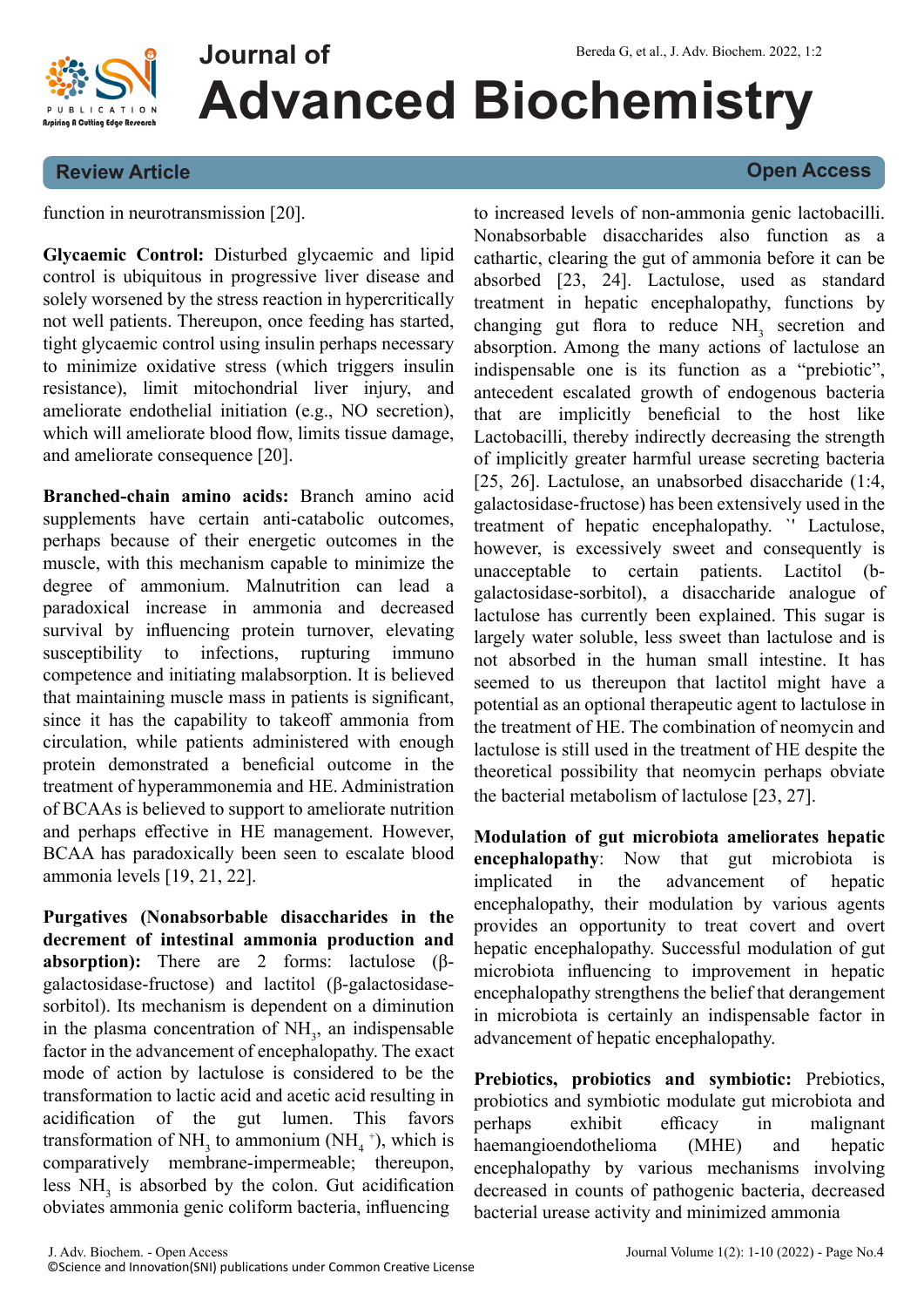

#### **Review Article Open Access**

absorption by decreasing luminal pH. They perhaps decline endotoxemia, inflammation and intake of toxins like indoles, oxindoles, phenols, mercaptans, etc. Despite several trials revealing the efficacy of prebiotics, probiotics and symbiotic, their function in the treatment of HE is inconclusive and, recently, they cannot be recommended. Probiotics is a medical therapy that attempts to alter colonic flora for a clinical benefit. Probiotics have been used to manage hepatic encephalopathy by declining urease-secreting bacteria and promoting growth of non-urease-secreting bacteria. Probiotics are considered to exert an outcome in hepatic encephalopathy by decreasing intestinal ammonia secretion by enterocyte glutaminase and minimize bacterial translocation, modulate proinflammatory responses, and modulate gut permeability. Additionally, probiotics bypass the small bowel and get fermented by colonic bacteria to form lactic, acetic, and butyric acids, and gas (chiefly hydrogen); any resultant intestinal hurry perhaps escalate the expulsion of ammonia genic bacteria [28, 29].

## **Medications and Devices Aimed at Elimination of Ammonia from Plasma or Modulators of Interorgan Ammonia Metabolism**

**L-Ornithine-L-aspartate**: Ornithine-aspartate is a stable salt of two amino acids used for the management of hepatic encephalopathy, which is not yet applicable in the USA. Ornithine-aspartate is both enclosed in hepatic and muscle metabolism of  $NH<sub>3</sub>$ , through urea cycle and glutamine secretion. Ornithine-aspartate is available in both enteral and parenteral forms and has been used to accelerate metabolic conversion of  $NH_3$ <br>through both pathways. Ornithine-aspartate is through both pathways. consummate ubiquitously used for decreasing of brain work in people with advanced liver disease or hepatic encephalopathy [23, 30].

**L-ornithine phenylacetate**: L-ornithine phenylacetate has been considered in the management of HE. Lornithine would participate in the clearance of  $NH<sub>3</sub>$  in

muscles and the liver through glutamine secretion and the phenylacetate would conjugate with glutamine (which contain nitrogen from NH3) to form phenylacetylglutamine. Phenylacetylglutamine is excreted by the kidneys by glomerular filtration and tubular secretion [23, 31]. L-Ornithine and L-aspartate (LOLA) are substrates for the urea cycle and can increase urea secretion in periportal hepatocytes. They also initiate glutamine secretion by activating glutamine synthetase in perivenous hepatocytes and skeletal muscles [32]. Additionally, although LOLA primarily lowers blood  $NH<sub>3</sub>$  levels, even in ESLD, its outcomes seem to be temporary as a rebound hyperammonemia is occasionally demonstrated on cessation of the medication [20, 33, 34].

**Glycerol phenylbutyrate (HPN-100):** Glycerol phenylbutyrate (GPB) provides an optional pathway for NH<sub>3</sub> takeoff and waste nitrogen excretion in the form of phenylacetyl glutamine. These sequences in a lower net blood glutamine and, thereupon, NH3 secretion from the action of glutaminase [21, 35].

**Sodium benzoate and/or sodium phenylacetate**: Sodium benzoate and/or sodium phenylacetate are revealed to accelerate tissue metabolism of ammonia. Benzoate conjugates with glycine (which contain nitrogen from NH3) to form hippuric acid and phenylacetate conjugates with glutamine (which  $\text{contain}$  nitrogen from NH<sub>3</sub>) ) to form phenylacetylglutamine [23, 36].

**L-Carnitine:** L-Carnitine is revealed to enliven the urea cycle and a delayed onset of hepatic encephalopathy in hyperammonemia mice [23, 37]. The consequent increase in glutamine secretion sequences in a net decrease of plasma ammonia. Ultimately, to obviate the 'rebound effect' of glutaminase, glutamine is conjugated with phenylacetate to form phenylacetylglutamine, a molecule that cannot be metabolized and is harmlessly excreted in the urine [21, 32].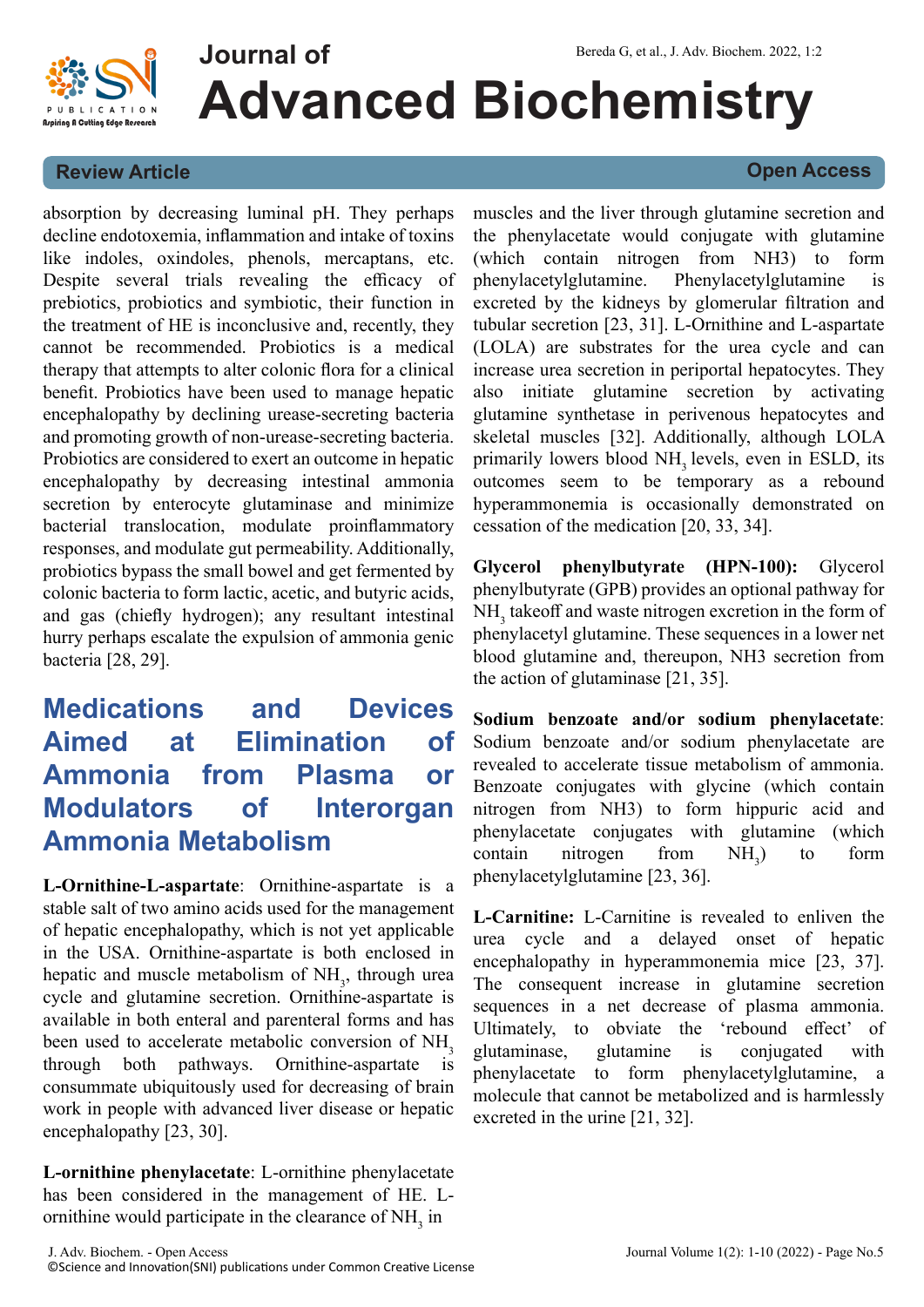

#### **Review Article Open Access**

## **Nonabsorbable Antibiotics (Antibiotics in the Reduction of Intestinal NH3 Production)**

Bacterial infections are important precipitants of overt hepatic encephalopathy, particularly spontaneous bacterial peritonitis, and in conditions where bacterial translocation is elevated such as an upper gastrointestinal bleeding episode. Antibiotics specifically for hepatic encephalopathy are gut specific and are not effective for treating potential infections during the acute episode [31]. Neomycin and other antibiotics (metronidazole, vancomycin, rifaximin) are an optional for patient's intolerant to non-absorbable disaccharides, or in patients that are unresponsive to them. Lowering systemic ammonia and decrement of inflammation and endotoxemia can be achieved through antimicrobials [30].

**Neomycin:** Neomycin has an activity against further gram-negative aerobes, except pseudomonas, and staphylococcal species. It suppresses bacterial protein production via attaching to the bacterial 30S ribosomal subunit and in certain narrates, has also been revealed to suppress intestinal glutaminase [36]. Neomycin is FDA-confirmed for the management of acute hepatic encephalopathy, but not chronic HE. Neomycin has been used clinically for multiple years to treat HE, yet no restrained surveys are resulting in it to be as effective as lactulose [23].

**Metronidazole, vancomycin and paromomycin:** There have been limited surveys on the efficacy of metronidazole and vancomycin in the treatment of HE [30]. Oral vancomycin, on the other hand, perhaps safer for the treatment for an acute hepatic encephalopathy episode, and has been studied in a limited group of hepatic encephalopathy patients who were resistant to lactulose [38]. Metronidazole, paromomycin and vancomycin are not FDA confirmed for treatment of overt hepatic encephalopathy.

**Rifaximin:** Rifaximin, a poorly absorbable synthetic antibiotic, modulates gut microbiota, is safe, is consociated with low peril of bacterial resistance and is

effective in both covert and overt hepatic encephalopathy [25, 26]**.** Rifaximin is an oral nonsystemic antibiotic with  $\leq 0.4\%$  absorption. It was granted an orphan drug designation by the USFDA for usage in HE [23]. It has a broad spectrum of activity against both gram-positive and gram-negative organisms, and specifically against anaerobic enteric bacteria. It attaches to the b-subunit of the bacterial DNA dependent RNA polymerase and disrupts RNA synthesis [37]. It also has minimal outcomes on normal gut flora, though elevated doses were known to primarily decrease gastrointestinal flora such as *Enterococcus, Escherichia coli, Lactobacillus spp., Bacteroides spp., Bifidobacterium spp.* and *Clostridium perfringens* all of which returned to primary values after a wash-out period [39].

**Nitazoxanide:** Nitazoxanide is an oral agent indicated for the management of infectious diarrhoea caused by *Cryptosporidium parvum* and *Giardia lamblia*, the precipitating factors of HE [23, 40].

## **Medication Effects on Neurotransmission**

**Flumazenil:** Flumazenil, a short-acting benzodiazepine receptor antagonist, has been used as a management for patients with HE. There is evidence of increase in benzodiazepine receptor initiation among cirrhotic patients with hepatic encephalopathy. Flumazenil and bromocriptine exert their outcomes directly on the brain. An increased GABA-ergic tone was postulated to contribute to the advancement of encephalopathy. It has been noted that "endogenous benzodiazepines" perhaps available in patients with hepatic encephalopathy and exert neuroinhibitory outcomes via attaching to the GABAA receptor. Antagonism of their effect with flumazenil has been tested in patients with acute encephalopathy and severe changes in mental state [23, 35].

**Bromocriptine:** Bromocriptine, which stimulates dopamine receptors, is approved for Parkinson's disease. A decrement in dopaminergic neurotransmission has been proposed as one of the underlying mechanisms for hepatic encephalopathy.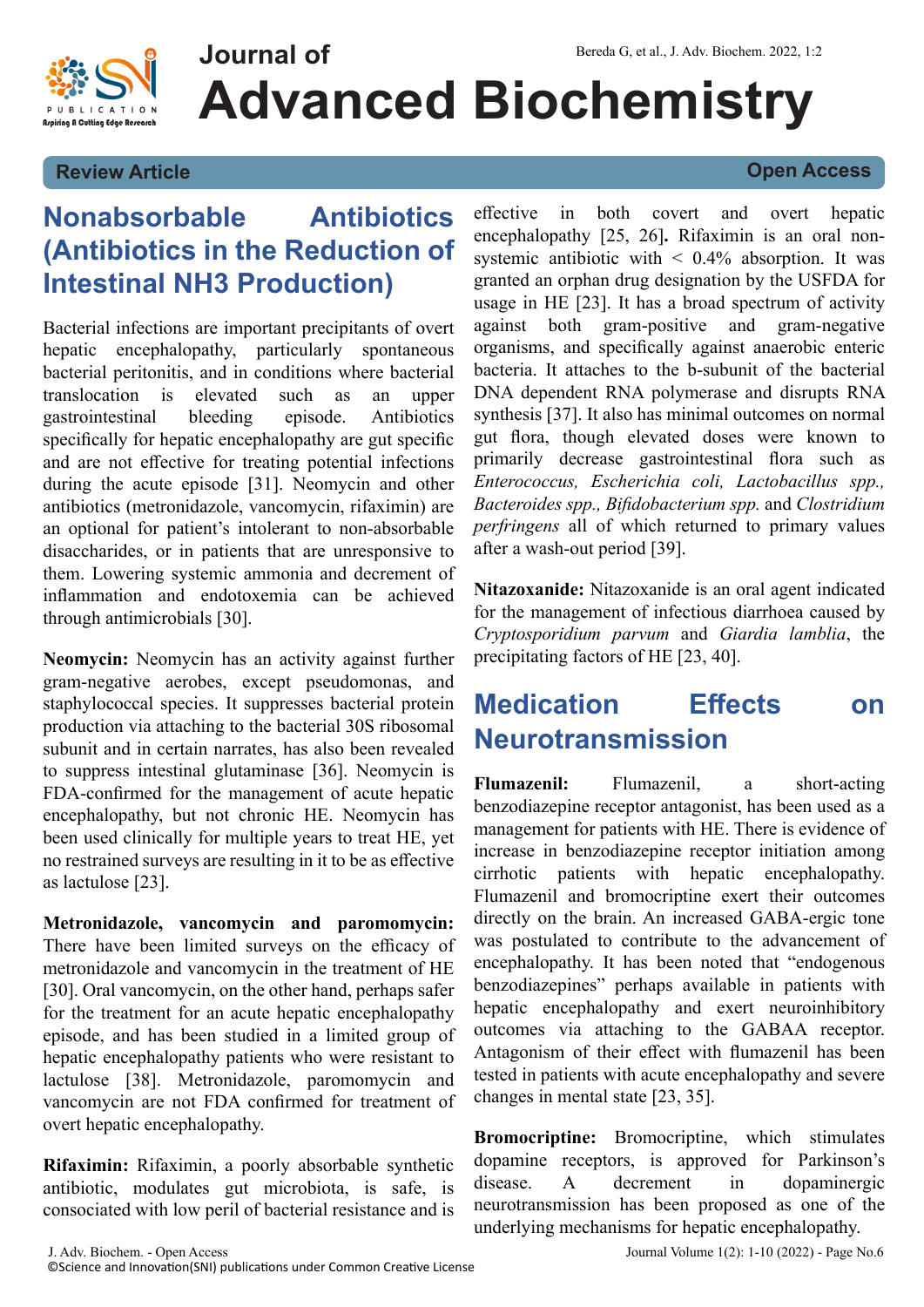



#### **Review Article Open Access**

Improvement of extrapyramidal symptoms has been observed when bromocriptine was added to further conventional therapies [41].

**Zinc:** Zinc deficiency is ubiquitous among cirrhotic patients, particularly with alcohol-induced liver damage. Zinc supplementation has been revealed to decline serum ammonia levels and altering neurotransmitters like gamma-aminobutyric acid and norepinephrine in the brain [42].

**Acarbose:** Acarbose is an FDA-approved medication for the management of T2DM. It inhibits alphaglucosidase activity in the intestine and delays digestion of ingested carbohydrates and also exerts its beneficial effects on hepatic encephalopathy by promoting the proliferation of intestinal saccharolytic bacterial flora at the expense of proteolytic bacterial flora, thereby decreasing substrate for ammonia secretion [41].

**Manganese:** Manganese deposition in many cirrhotic brains (globus pallidus) has been ascertained by magnetic resonance imaging (MRI), which disappears after liver transplantation and hepatic encephalopathy [42].

**N-methyl-D-aspartate:** N-methyl-D-aspartate (NMDA) receptors can interact with glutamate in the brain to activate many enzymes, including nitric oxide synthetase. Nitric oxide can induce distinctive pathways important to cerebral processes such as circadian rhythms, memory and learning. Hyperammonemia accelerates glutamatergic activity and overstimulation of NMDA receptors in the brain [23].

## **Conclusion**

Hepatic encephalopathy (HE) is defined as ''brain malfunction caused by liver inadequacy and/or portosystemic shunting manifesting as a broad spectrum of neurological or psychiatric deformity ranging from subclinical changes to coma''. When blood flow and hepatic metabolism are injured by cirrhosis, serum and CNS concentrations of ammonia are increased.

The ammonia that enters the CNS combines with  $\alpha$ ketoglutarate to form glutamine. An elevated ammonia level accelerates the amount of glutamine within astrocytes, resulting in cell swelling and finally brain edema. Among the multiplex actions of lactulose an indispensable one is its function as a "prebiotic", causing escalated growth of endogenous bacteria that are implicitly beneficial to the host like lactobacilli, thereby indirectly decreasing the strength of potentially more harmful urease generating bacteria. Acarbose obviates alpha-glucosidase activity in the intestine and delays digestion of ingested carbohydrates and also exerts its beneficial consequences on hepatic encephalopathy by promoting the proliferation of intestinal saccharolytic bacterial flora at the expense of proteolytic bacterial flora.

## **Abbreviations**

ALF: Acute liver failure; BCAAs: Branched-chain amino acids; CNS: Central nervous system; GIT: Gastrointestinal tract; HE: Hepatic encephalopathy; NH<sub>3</sub>: Ammonia; NO: Nitric oxide

## **Acknowledgement**

The author acknowledged those who support the preparation of this manuscript.

**Data Sources:** Sources searched include Google Scholar, Research Gate, PubMed, NCBI, NDSS, PMID, PMCID, and Cochrane database. Search terms included: delineation, classifications, pathophysiology and treatment of hepatic encephalopathy.

## **Conflict of Interests**

The author has no financial or proprietary interest in any of material discussed in this article.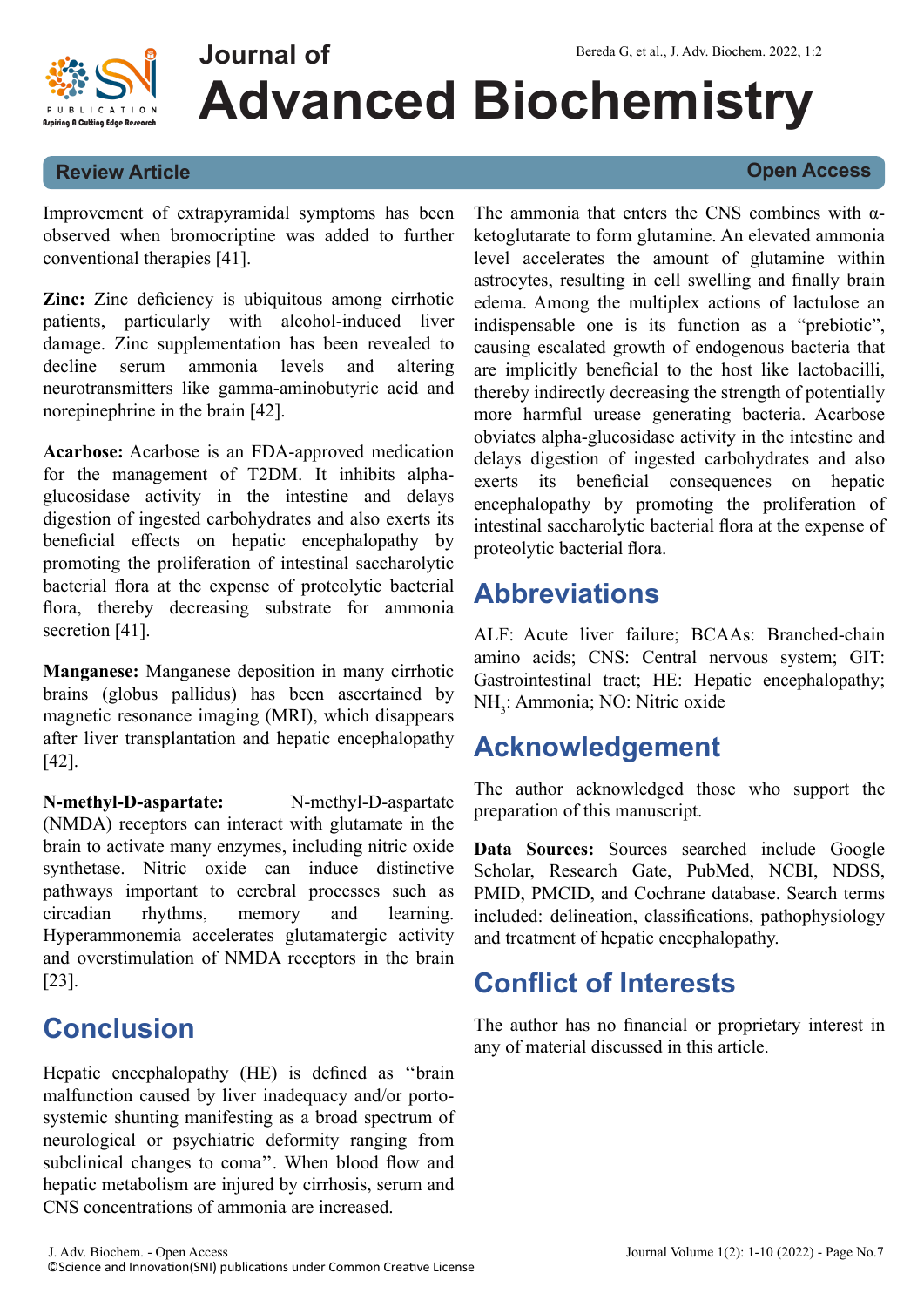

### **Review Article Open Access**

## **References**

- 1. [American Association for the Study of Liver](https://mayoclinic.pure.elsevier.com/en/publications/hepatic-encephalopathy-in-chronic-liver-disease-2014-practice-gui) [Diseases, European Association for the Study of the](https://mayoclinic.pure.elsevier.com/en/publications/hepatic-encephalopathy-in-chronic-liver-disease-2014-practice-gui) [Liver. Hepatic encephalopathy in chronic liver](https://mayoclinic.pure.elsevier.com/en/publications/hepatic-encephalopathy-in-chronic-liver-disease-2014-practice-gui) [disease: 2014 practice guideline by the European](https://mayoclinic.pure.elsevier.com/en/publications/hepatic-encephalopathy-in-chronic-liver-disease-2014-practice-gui) [Association for the Study of the Liver and the](https://mayoclinic.pure.elsevier.com/en/publications/hepatic-encephalopathy-in-chronic-liver-disease-2014-practice-gui) [American Association for the Study of Liver](https://mayoclinic.pure.elsevier.com/en/publications/hepatic-encephalopathy-in-chronic-liver-disease-2014-practice-gui) [Diseases. Journal of hepatology. 2014 Sep](https://mayoclinic.pure.elsevier.com/en/publications/hepatic-encephalopathy-in-chronic-liver-disease-2014-practice-gui) [1;61\(3\):642-59.](https://mayoclinic.pure.elsevier.com/en/publications/hepatic-encephalopathy-in-chronic-liver-disease-2014-practice-gui)
- 2. [Ferenci P, Lockwood A, Mullen K, Tarter R,](https://www.sciencedirect.com/science/article/pii/S027091390269620X) [Weissenborn K, Blei AT. Hepatic encephalopathy](https://www.sciencedirect.com/science/article/pii/S027091390269620X) [definition, nomenclature, diagnosis, and](https://www.sciencedirect.com/science/article/pii/S027091390269620X) [quantification: final report of the working party at](https://www.sciencedirect.com/science/article/pii/S027091390269620X) [the 11th World Congresses of Gastroenterology,](https://www.sciencedirect.com/science/article/pii/S027091390269620X) [Vienna, 1998. Hepatology. 2002 Mar 1;35\(3\):716-](https://www.sciencedirect.com/science/article/pii/S027091390269620X) [21.](https://www.sciencedirect.com/science/article/pii/S027091390269620X)
- 3. [Blei AT, Córdoba J, Practice Parameters Committee](https://www.sciencedirect.com/science/article/pii/S0002927001025278) [of the American College of Gastroenterology.](https://www.sciencedirect.com/science/article/pii/S0002927001025278) [Hepatic encephalopathy. The American journal of](https://www.sciencedirect.com/science/article/pii/S0002927001025278) [gastroenterology. 2001 Jul 1;96\(7\):1968-76.](https://www.sciencedirect.com/science/article/pii/S0002927001025278)
- 4. Mendler M, Donovan J, Blei A. Central nervous system and pulmonary complications of end-stage liver diseases. Textbook of gastroenterology. 2003:2445-67.
- 5. [Al Sibae MR, McGuire BM. Current trends in the](https://www.ncbi.nlm.nih.gov/pmc/articles/PMC2724191/) [treatment of hepatic encephalopathy. Therapeutics](https://www.ncbi.nlm.nih.gov/pmc/articles/PMC2724191/) [and clinical risk management. 2009; 5:617.](https://www.ncbi.nlm.nih.gov/pmc/articles/PMC2724191/)
- 6. [Córdoba J. New assessment of hepatic](https://www.sciencedirect.com/science/article/pii/S0168827810011025) [encephalopathy. Journal of hepatology. 2011 May](https://www.sciencedirect.com/science/article/pii/S0168827810011025) [1;54\(5\):1030-40.](https://www.sciencedirect.com/science/article/pii/S0168827810011025)
- 7. [Jalan R, Damink SW, Hayes PC, Deutz NE, Lee A.](https://www.sciencedirect.com/science/article/pii/S0168827804002648) [Pathogenesis of intracranial hypertension in acute](https://www.sciencedirect.com/science/article/pii/S0168827804002648) [liver failure: inflammation, ammonia and cerebral](https://www.sciencedirect.com/science/article/pii/S0168827804002648) [blood flow. Journal of hepatology. 2004 Oct](https://www.sciencedirect.com/science/article/pii/S0168827804002648) [1;41\(4\):613-20.](https://www.sciencedirect.com/science/article/pii/S0168827804002648)
- 8. [Bosoi CR, Rose CF. Oxidative stress: a systemic](https://link.springer.com/article/10.1007/s11011-012-9351-5) [factor implicated in the pathogenesis of hepatic](https://link.springer.com/article/10.1007/s11011-012-9351-5) [encephalopathy. Metabolic brain disease. 2013](https://link.springer.com/article/10.1007/s11011-012-9351-5) [Jun;28\(2\):175-8.](https://link.springer.com/article/10.1007/s11011-012-9351-5)
- 9. [Rao KV, Norenberg MD. Brain energy metabolism](https://www.sciencedirect.com/science/article/pii/S0197018611003263) [and mitochondrial dysfunction in acute and chronic](https://www.sciencedirect.com/science/article/pii/S0197018611003263) [hepatic encephalopathy. Neurochemistry](https://www.sciencedirect.com/science/article/pii/S0197018611003263) [international. 2012 Jun 1;60\(7\):697-706.](https://www.sciencedirect.com/science/article/pii/S0197018611003263)
- 10. [Ahl B, Weissenborn K, van den Hoff J, Fischer‐](https://aasldpubs.onlinelibrary.wiley.com/doi/abs/10.1002/hep.20290) [Wasels D, Köstler H, Hecker H, Burchert W.](https://aasldpubs.onlinelibrary.wiley.com/doi/abs/10.1002/hep.20290) [Regional differences in cerebral blood flow and](https://aasldpubs.onlinelibrary.wiley.com/doi/abs/10.1002/hep.20290) [cerebral ammonia metabolism in patients with](https://aasldpubs.onlinelibrary.wiley.com/doi/abs/10.1002/hep.20290) [cirrhosis. Hepatology. 2004 Jul;40\(1\):73-9.](https://aasldpubs.onlinelibrary.wiley.com/doi/abs/10.1002/hep.20290)
- 11. [Weiss N, Saint Hilaire PB, Colsch B, Isnard F,](https://www.sciencedirect.com/science/article/pii/S0168827816304226) [Attala S, Schaefer A, del Mar Amador M, Rudler](https://www.sciencedirect.com/science/article/pii/S0168827816304226) [M, Lamari F, Sedel F, Thabut D. Cerebrospinal fluid](https://www.sciencedirect.com/science/article/pii/S0168827816304226) [metabolomics highlights dysregulation of energy](https://www.sciencedirect.com/science/article/pii/S0168827816304226) [metabolism in overt hepatic encephalopathy.](https://www.sciencedirect.com/science/article/pii/S0168827816304226) [Journal of hepatology. 2016 Dec 1;65\(6\):1120-30.](https://www.sciencedirect.com/science/article/pii/S0168827816304226)
- 12. [Rao KV, Norenberg MD. Brain energy metabolism](https://link.springer.com/article/10.1007/s11011-007-9069-y) [and mitochondrial dysfunction in acute and chronic](https://link.springer.com/article/10.1007/s11011-007-9069-y) [hepatic encephalopathy. Neurochemistry](https://link.springer.com/article/10.1007/s11011-007-9069-y) [international. 2012 Jun 1;60\(7\):697-706.](https://link.springer.com/article/10.1007/s11011-007-9069-y)
- 13. [Zwingmann C. The anaplerotic flux and ammonia](https://www.sciencedirect.com/science/article/pii/S0168827801001817) [detoxification in hepatic encephalopathy. Metabolic](https://www.sciencedirect.com/science/article/pii/S0168827801001817) [brain disease. 2007 Dec;22\(3\):235-49.](https://www.sciencedirect.com/science/article/pii/S0168827801001817)
- 14. [Córdoba J, Alonso J, Rovira A, Jacas C, Sanpedro](https://link.springer.com/article/10.1007/s11011-015-9715-8) [F, Castells L, Vargas V, Margarit C, Kulisewsky J,](https://link.springer.com/article/10.1007/s11011-015-9715-8) [Esteban R, Guardia J. The development of low](https://link.springer.com/article/10.1007/s11011-015-9715-8)[grade cerebral edema in cirrhosis is supported by](https://link.springer.com/article/10.1007/s11011-015-9715-8) [the evolution of 1H-magnetic resonance](https://link.springer.com/article/10.1007/s11011-015-9715-8) [abnormalities after liver transplantation. Journal of](https://link.springer.com/article/10.1007/s11011-015-9715-8) [hepatology. 2001 Nov 1;35\(5\):598-604.](https://link.springer.com/article/10.1007/s11011-015-9715-8)
- 15. [Rackayova V, Braissant O, McLin VA, Berset C,](https://www.sciencedirect.com/science/article/pii/S0168827801001817) [Lanz B, Cudalbu C. 1 H and 31 P magnetic](https://www.sciencedirect.com/science/article/pii/S0168827801001817) [resonance spectroscopy in a rat model of chronic](https://www.sciencedirect.com/science/article/pii/S0168827801001817) [hepatic encephalopathy: in vivo longitudinal](https://www.sciencedirect.com/science/article/pii/S0168827801001817) [measurements of brain energy metabolism.](https://www.sciencedirect.com/science/article/pii/S0168827801001817) [Metabolic brain disease. 2016 Dec;31\(6\):1303-14.](https://www.sciencedirect.com/science/article/pii/S0168827801001817)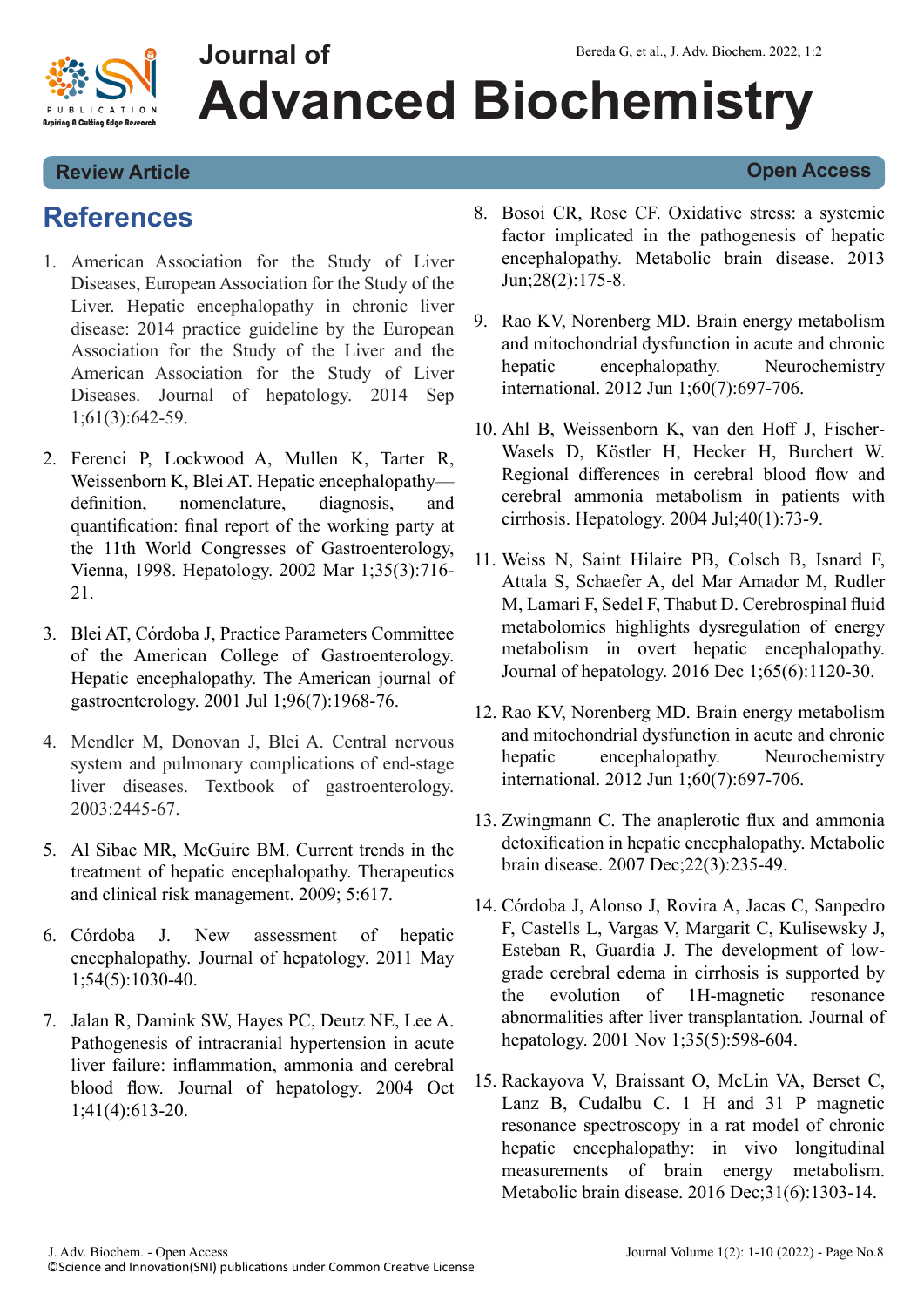

#### **Review Article Open Access**

- 16. [Bezzi P, Domercq M, Vesce S, Volterra A. Neuron](https://www.sciencedirect.com/science/article/pii/S0079612301320812)[astrocyte cross-talk during synaptic transmission:](https://www.sciencedirect.com/science/article/pii/S0079612301320812) [physiological and neuropathological implications.](https://www.sciencedirect.com/science/article/pii/S0079612301320812) [Progress in brain research. 2001 Jan 1; 132:255-65.](https://www.sciencedirect.com/science/article/pii/S0079612301320812)
- 17. Córdoba J, López-Hellin J, Planas M, Sabin P, [Sanpedro F, Castro F, Esteban R, Guardia J. Normal](https://www.sciencedirect.com/science/article/pii/S0168827804001606) [protein diet for episodic hepatic encephalopathy:](https://www.sciencedirect.com/science/article/pii/S0168827804001606) [results of a randomized study. Journal of](https://www.sciencedirect.com/science/article/pii/S0168827804001606) [hepatology. 2004 Jul 1;41\(1\):38-43.](https://www.sciencedirect.com/science/article/pii/S0168827804001606)
- 18. [Wright G, Chattree A, Jalan R. Management of](https://www.hindawi.com/journals/ijhep/2011/841407/abs/) [hepatic encephalopathy. International journal of](https://www.hindawi.com/journals/ijhep/2011/841407/abs/) [hepatology. 2011 Sep 21;2011.](https://www.hindawi.com/journals/ijhep/2011/841407/abs/)
- 19. [Hadjihambi A, Arias N, Sheikh M, Jalan R. Hepatic](https://link.springer.com/article/10.1007/s12072-017-9812-3) [encephalopathy: a critical current review.](https://link.springer.com/article/10.1007/s12072-017-9812-3) [Hepatology international. 2018 Feb;12\(1\):135-47.](https://link.springer.com/article/10.1007/s12072-017-9812-3)
- 20. [Dam G, Keiding S, Munk OL, Ott P, Buhl M,](https://journals.physiology.org/doi/abs/10.1152/ajpgi.00062.2011) [Vilstrup H, Bak LK, Waagepetersen HS, Schousboe](https://journals.physiology.org/doi/abs/10.1152/ajpgi.00062.2011) [A, Møller N, Sørensen M. Branched-chain amino](https://journals.physiology.org/doi/abs/10.1152/ajpgi.00062.2011) [acids increase arterial blood ammonia in spite of](https://journals.physiology.org/doi/abs/10.1152/ajpgi.00062.2011) [enhanced intrinsic muscle ammonia metabolism in](https://journals.physiology.org/doi/abs/10.1152/ajpgi.00062.2011) [patients with cirrhosis and healthy subjects.](https://journals.physiology.org/doi/abs/10.1152/ajpgi.00062.2011) [American Journal of Physiology-Gastrointestinal](https://journals.physiology.org/doi/abs/10.1152/ajpgi.00062.2011) [and Liver Physiology. 2011 Aug;301\(2\): G269-77.](https://journals.physiology.org/doi/abs/10.1152/ajpgi.00062.2011)
- 21. [Al Sibae MR, McGuire BM. Current trends in the](https://www.ncbi.nlm.nih.gov/pmc/articles/PMC2724191/) [treatment of hepatic encephalopathy. Therapeutics](https://www.ncbi.nlm.nih.gov/pmc/articles/PMC2724191/) [and clinical risk management. 2009; 5:617.](https://www.ncbi.nlm.nih.gov/pmc/articles/PMC2724191/)
- 22. [Prasad S, Dhiman RK, Duseja A, Chawla YK,](https://aasldpubs.onlinelibrary.wiley.com/doi/abs/10.1002/hep.21533) [Sharma A, Agarwal R. Lactulose improves](https://aasldpubs.onlinelibrary.wiley.com/doi/abs/10.1002/hep.21533) [cognitive functions and health‐related quality of life](https://aasldpubs.onlinelibrary.wiley.com/doi/abs/10.1002/hep.21533) [in patients with cirrhosis who have minimal hepatic](https://aasldpubs.onlinelibrary.wiley.com/doi/abs/10.1002/hep.21533) [encephalopathy. Hepatology. 2007 Mar;45\(3\):549-](https://aasldpubs.onlinelibrary.wiley.com/doi/abs/10.1002/hep.21533) [59.](https://aasldpubs.onlinelibrary.wiley.com/doi/abs/10.1002/hep.21533)
- 23. [Garcovich M, Zocco MA, Roccarina D, Ponziani](https://www.ncbi.nlm.nih.gov/pmc/articles/PMC3520156/) [FR, Gasbarrini A. Prevention and treatment of](https://www.ncbi.nlm.nih.gov/pmc/articles/PMC3520156/) [hepatic encephalopathy: focusing on gut](https://www.ncbi.nlm.nih.gov/pmc/articles/PMC3520156/) [microbiota. World Journal of Gastroenterology:](https://www.ncbi.nlm.nih.gov/pmc/articles/PMC3520156/) [WJG. 2012 Dec 14;18\(46\):6693.](https://www.ncbi.nlm.nih.gov/pmc/articles/PMC3520156/)
- 24. [Als-Nielsen B, Gluud LL, Gluud C. Non](https://www.bmj.com/content/328/7447/1046.full-text)[absorbable disaccharides for hepatic](https://www.bmj.com/content/328/7447/1046.full-text) [encephalopathy: systematic review of randomised](https://www.bmj.com/content/328/7447/1046.full-text) [trials. Bmj. 2004 Apr 29;328\(7447\):1046.](https://www.bmj.com/content/328/7447/1046.full-text)
- 25. [Prasad S, Dhiman RK, Duseja A, Chawla YK,](https://aasldpubs.onlinelibrary.wiley.com/doi/abs/10.1002/hep.21533) [Sharma A, Agarwal R. Lactulose improves](https://aasldpubs.onlinelibrary.wiley.com/doi/abs/10.1002/hep.21533) [cognitive functions and health‐related quality of life](https://aasldpubs.onlinelibrary.wiley.com/doi/abs/10.1002/hep.21533) [in patients with cirrhosis who have minimal hepatic](https://aasldpubs.onlinelibrary.wiley.com/doi/abs/10.1002/hep.21533) [encephalopathy. Hepatology. 2007 Mar;45\(3\):549-](https://aasldpubs.onlinelibrary.wiley.com/doi/abs/10.1002/hep.21533) [59.](https://aasldpubs.onlinelibrary.wiley.com/doi/abs/10.1002/hep.21533)
- 26. [Rai R, Saraswat VA, Dhiman RK. Gut microbiota:](https://www.sciencedirect.com/science/article/pii/S0973688314004319) [its role in hepatic encephalopathy. Journal of](https://www.sciencedirect.com/science/article/pii/S0973688314004319) [clinical and experimental hepatology. 2015 Mar](https://www.sciencedirect.com/science/article/pii/S0973688314004319) [1;5: S29-36.](https://www.sciencedirect.com/science/article/pii/S0973688314004319)
- 27. [Dhiman RK. Gut microbiota and hepatic](https://link.springer.com/article/10.1007/s11011-013-9388-0) [encephalopathy. Metabolic brain disease. 2013](https://link.springer.com/article/10.1007/s11011-013-9388-0) [Jun;28\(2\):321-6.](https://link.springer.com/article/10.1007/s11011-013-9388-0)
- 28. [Patidar KR, Bajaj JS. Antibiotics for the treatment](https://link.springer.com/article/10.1007/s11011-013-9383-5) [of hepatic encephalopathy. Metabolic brain disease.](https://link.springer.com/article/10.1007/s11011-013-9383-5) [2013 Jun;28\(2\):307-12.](https://link.springer.com/article/10.1007/s11011-013-9383-5)
- 29. [Gustot T, Durand F, Lebrec D, Vincent JL, Moreau](https://aasldpubs.onlinelibrary.wiley.com/doi/abs/10.1002/hep.23264) [R. Severe sepsis in cirrhosis. Hepatology. 2009](https://aasldpubs.onlinelibrary.wiley.com/doi/abs/10.1002/hep.23264) [Dec;50\(6\):2022-33.](https://aasldpubs.onlinelibrary.wiley.com/doi/abs/10.1002/hep.23264)
- 30. [Jover-Cobos M, Noiret L, Lee K, Sharma V,](https://www.sciencedirect.com/science/article/pii/S016882781300737X) [Habtesion A, Romero-Gomez M, Davies N, Jalan](https://www.sciencedirect.com/science/article/pii/S016882781300737X) [R. Ornithine phenylacetate targets alterations in the](https://www.sciencedirect.com/science/article/pii/S016882781300737X) [expression and activity of glutamine synthase and](https://www.sciencedirect.com/science/article/pii/S016882781300737X) [glutaminase to reduce ammonia levels in bile duct](https://www.sciencedirect.com/science/article/pii/S016882781300737X) [ligated rats. Journal of hepatology. 2014 Mar](https://www.sciencedirect.com/science/article/pii/S016882781300737X) [1;60\(3\):545-53.](https://www.sciencedirect.com/science/article/pii/S016882781300737X)
- 31. [Acharya SK, Bhatia V, Sreenivas V, Khanal S,](https://www.sciencedirect.com/science/article/pii/S0016508509002947) [Panda SK. Efficacy of L-ornithine L-aspartate in](https://www.sciencedirect.com/science/article/pii/S0016508509002947) [acute liver failure: a double-blind, randomized,](https://www.sciencedirect.com/science/article/pii/S0016508509002947) [placebo-controlled study. Gastroenterology. 2009](https://www.sciencedirect.com/science/article/pii/S0016508509002947) [Jun 1;136\(7\):2159-68.](https://www.sciencedirect.com/science/article/pii/S0016508509002947)
- 32. [Hadjihambi A, Khetan V, Jalan R. Pharmacotherapy](https://www.tandfonline.com/doi/abs/10.1517/14656566.2014.931372) [for hyperammonemia. Expert opinion on](https://www.tandfonline.com/doi/abs/10.1517/14656566.2014.931372) [pharmacotherapy. 2014 Aug 1;15\(12\):1685-95.](https://www.tandfonline.com/doi/abs/10.1517/14656566.2014.931372)